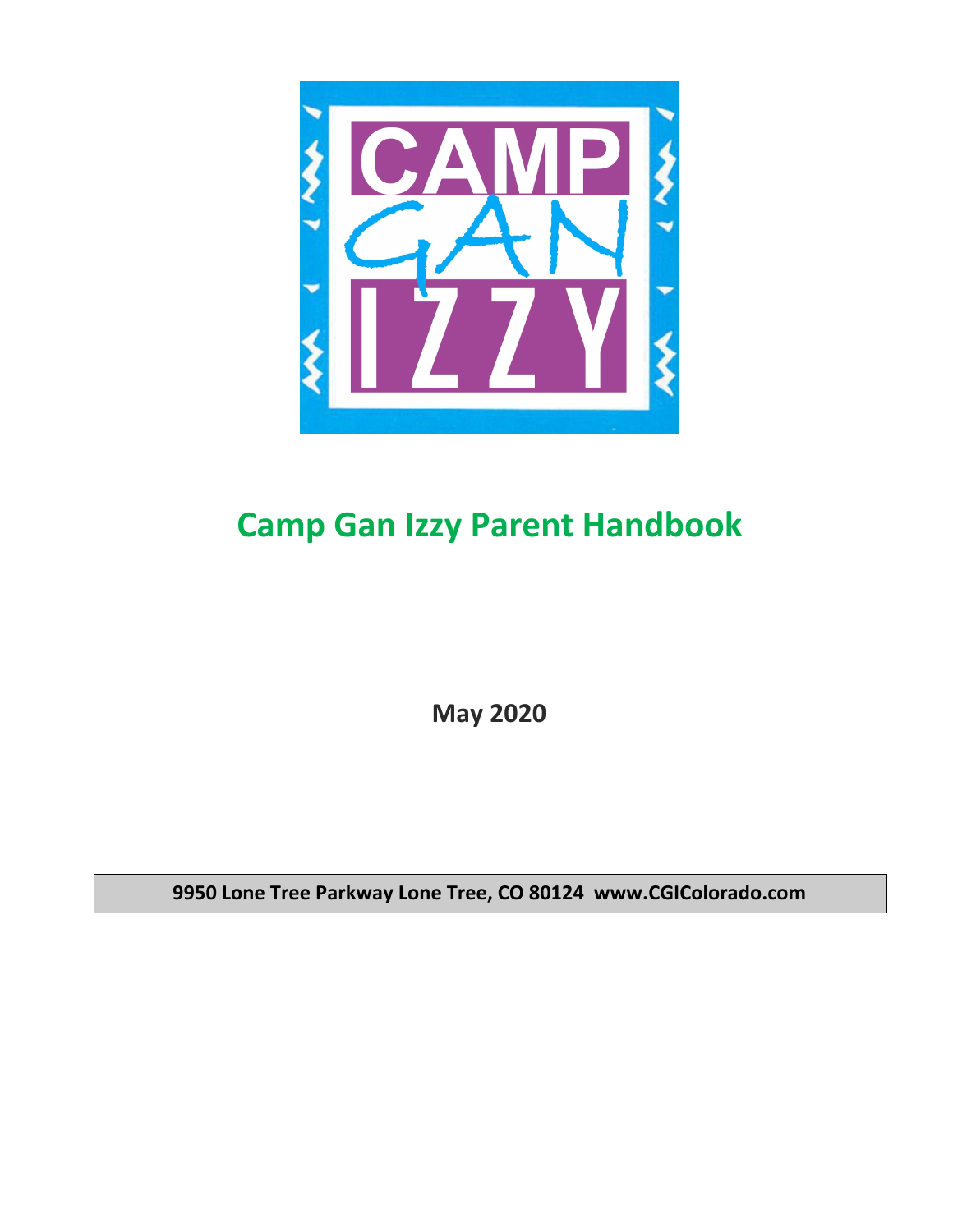Dear Camp Gan Izzy Families,

As we prepare to open camp, we are doing such with the utmost care and consideration for the children, families, staff and general community's health and safety. We are providing you with key information below about updated policies and procedures in order to make this summer experience as smooth as possible.

We are grateful for the input of experts and stakeholders who are advising us on the best course of action. **With the ever-changing environment we are currently living in, and the unknowns of Covid-19, all policies, procedures and schedules are subject to change.** We continue to monitor the rules and regulations and work with incredible professionals who are available to support us from the Tri-County Health Department.

Please know that we will do our best to continue to communicate with you regularly and appreciate your patience while we navigate opening our camp. Thank you for your ongoing support and partnership. We can't wait to see your children!

As always, if you have any questions, please do not hesitate to reach out.

Warmly,

*Rabbi Meir Simon Office. 303-792-7222 ext. 103 Cell. 518-795-4945 Email. RabbiMeir@DenverJewishCenter.com*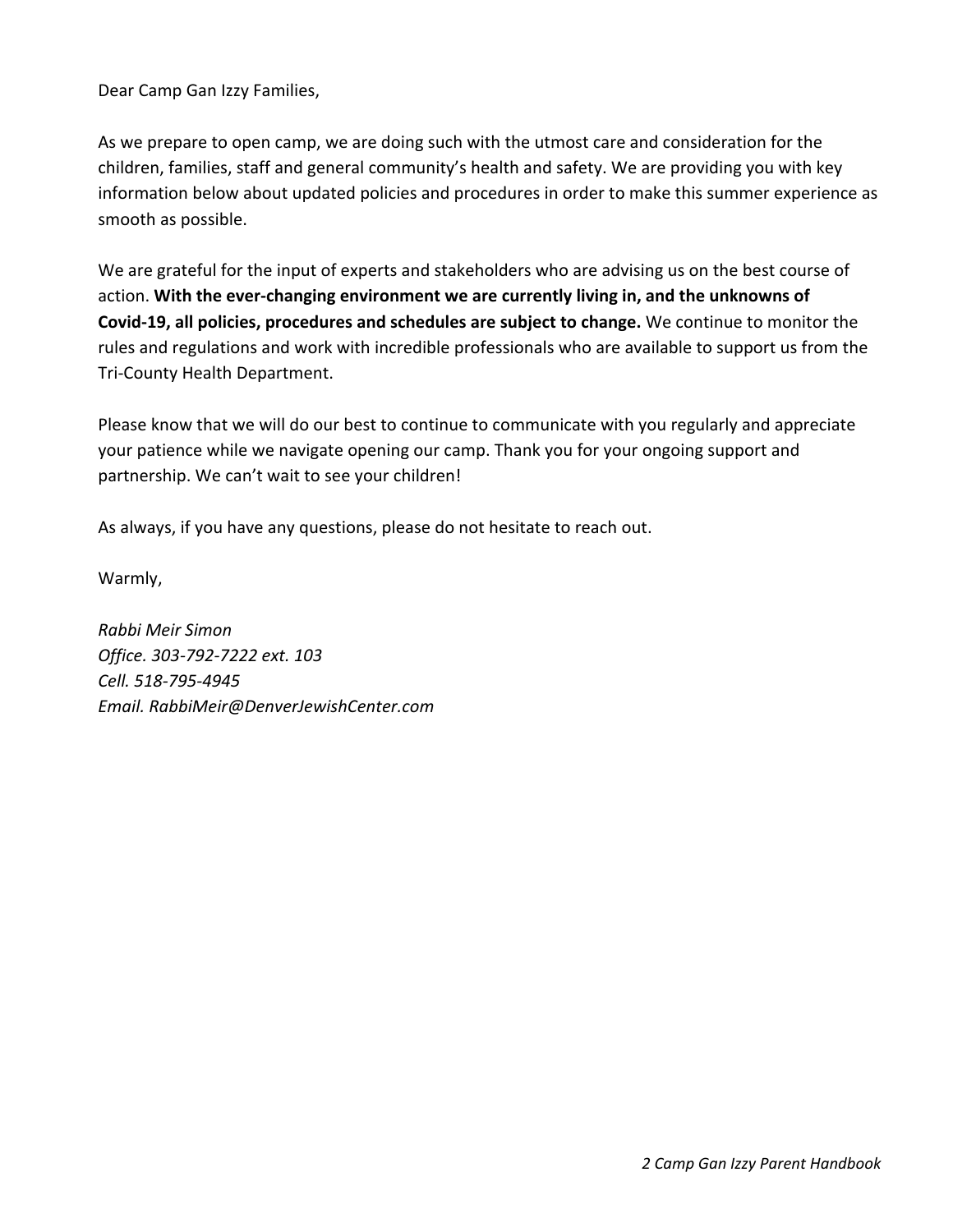# **Camp Gan Izzy Parent Handbook** *Procedures & Policies*

*\*All procedures are based on the latest guidelines, recommendations and policy from the state and County.*

\*\* We will communicate with you any updates, closures or real-time pertinent information via email and text.

# **DROP-OFF/PICK-UP PROCEDURES**

#### **Drop off and Pick Up Procedures**

The following procedures are in order to limit the risk of exposure to and minimize the spread of Covid-19. Families, including guardians, siblings, parents, and caretakers will not be allowed in the building to minimize contact and gathering. The building will only be open to staff and children

### **Drop off**

.

- $\circ$  Counselors will be in front of the building during drop off and pickup. If you come to camp later for drop off or earlier for pickup, please ring the doorbell and a staff member will meet you at your car.
- $\circ$  Each bunk will be meeting at a different point of the parking lot, please follow the posted signs that will direct you to the appropriate point.
- Each child will have their temperature taken and then will be brought to line up by our staff.
- We are asking all adults to wear masks during drop-off and pick-up

# ○ **Sign in**:

Please ensure that each of your children are signed in by a head staff member

#### **Pick up**

- If your child is not in the front of the building, please ring the doorbell and we will bring your child /ren out to you.
- Please ensure that your child/ren is/are signed out by a head staff member (same as during drop off)

# **SICK POLICY**

- Please take a temperature check at home prior to bringing them to the center
- Keep your child home if they are showing any signs of symptoms or sickness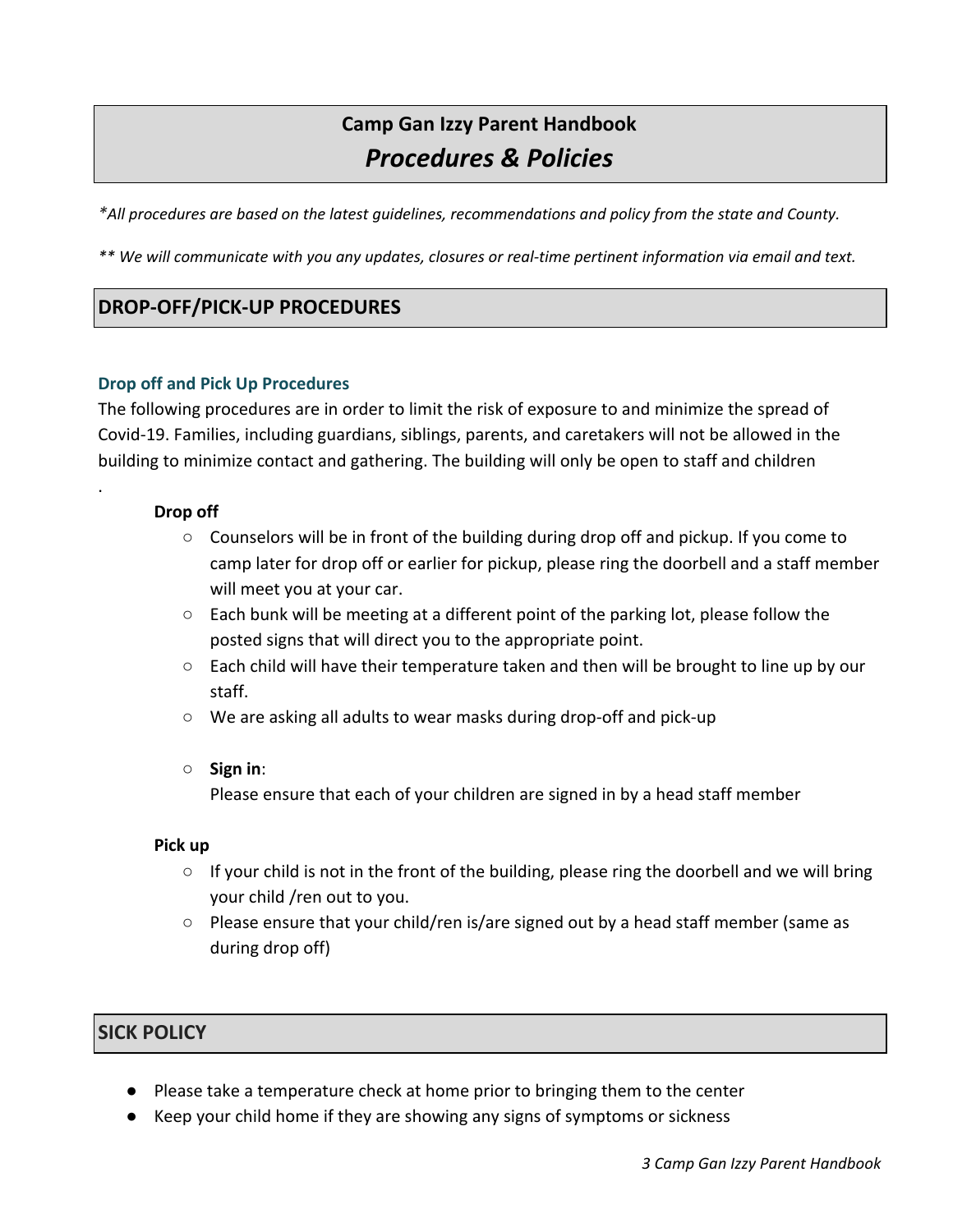- Any child with a temperature of 100.4 or above will be sent home for a minimum of 72 hours.
- Children must be symptom free for 72 hours before returning to school (without the aid of a fever reducing medication).
- If your child has an excessive runny nose, cough, or sneeze, we will ask you to pick up your child and keep them home for 72 hours. In some cases, a note from your child's doctor will be required for your child to return.
- If your child shows symptoms while at school, you will need to pick up your child within 30 minutes.
- If you have multiple children, and one child has a fever or symptoms at drop off, your other child will not be able to attend.
- If you, your spouse or other members of your family have a temperature or are sick, we respectfully request that you keep your child home.

# **CAMP DAY REGULATIONS**

In an effort to limit exposure and to provide *contact tracing* should the need arise, the Colorado Department of Public Health and Environment (CDPHE) has mandated a few new regulations

### **Mask Policy**

- All staff will be wearing masks whenever possible (keeping at least 6 feet away from campers when it is not possible)
- All campers must wear masks whenever it is possible to do so (keeping at least 6 feet away from others when it is not possible)
- Children will not be wearing masks while they are exercising outdoors
- Any cloth mask will be acceptable (Here are [some ideas for making a simple](https://www.today.com/style/how-make-face-mask-fabric-home-t177225) sew/no sew mask) or check out the [Colorado Mask Project.](https://www.coloradomaskproject.com/)

# **Bunk Room policies**

- Bunk structure
	- Bunks are limited to 10 children
	- $\circ$  Children and counselors must remain in the same group throughout the session
	- $\circ$  Bunks may not be able to use the same space at the same time, such as the playground
	- $\circ$  Spaces that will be used by more than one bunk during the day will be sanitized and disinfected between use
	- $\circ$  Physical distancing (6 feet) for children and adults within the bunk room as best as possible
	- Please note that due to limited bunk size, we will be accepting students on a first come basis.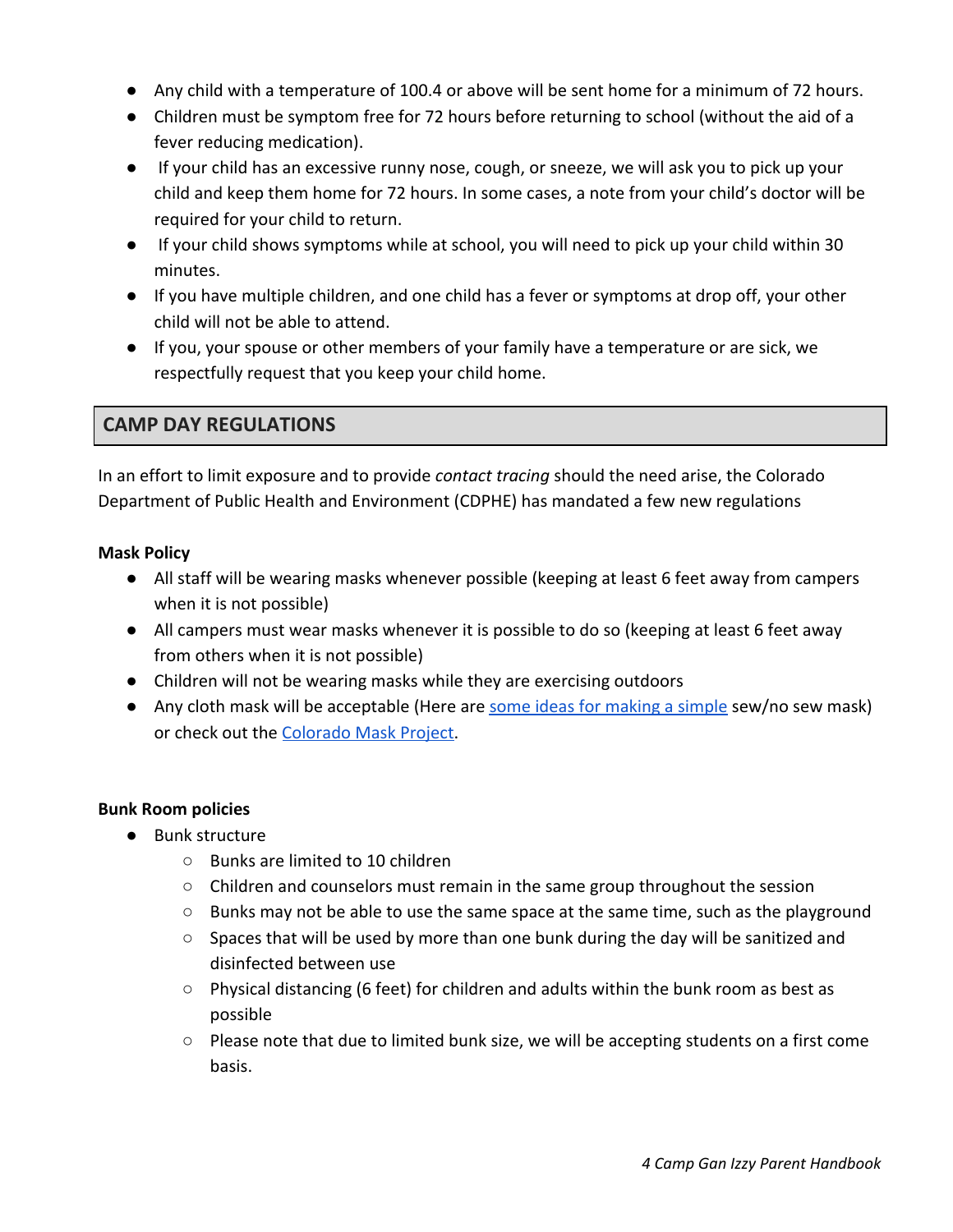#### **Materials in the bunk room**

In an effort to limit exposure, we will be implementing the following guidelines from the American Camping Association.

- All camp supplies, tools and equipment will be sprayed with a sanitizing spray between uses.
- Staff members will sanitize the camp throughout the day in addition to a thorough cleaning and sanitizing at the end each day.

### **Hand Washing Policy**

- Hand washing will be required for all staff members and campers upon arrival, before eating and at regular intervals throughout the day.
- We will continue to follow those guidelines with increased frequency of washing and pay special attention to situations and times that we may need to implement even more frequent handwashing.
- Guidance and signs will be provided to maintain required physical distancing, respiratory etiquette, and hygiene.

### **What to bring**

We will be limiting what campers can bring from home.

- Students should bring their lunch, water bottle, snacks and sunscreen. Lunch containers and water bottles need to be taken home and washed everyday.
- If there is a water activity planned, campers should bring swimsuits, swim shoes and a towel.
- No other bags, backpacks, or toys will be allowed.

# **Closure Policy**

Due to new regulations, if we experience an outbreak, we will close our center for a minimum of 24 hours. If this happens, staff will do our best to notify you of any camp closures as soon as possible to allow for you to make alternate arrangements for your family.

#### **Travel**

During this time, if your family/child participates in any travel within or outside the United States, your child may not return to school for 14 days while you monitor your health prior to readmittance to our center. We highly advise not traveling outside of the United States at this time. Please see [Coronavirus](https://www.cdc.gov/coronavirus/2019-ncov/travelers/travel-in-the-us.html) [and Travel in the United States](https://www.cdc.gov/coronavirus/2019-ncov/travelers/travel-in-the-us.html) for additional information.

# **HEALTH RISK ACKNOWLEDGEMENT WAIVER**

We now require parents to sign a waiver stating that they are at camp of their own free will and understand the potential risk involved with being at the camp. See below. This must be signed and returned before your child can attend.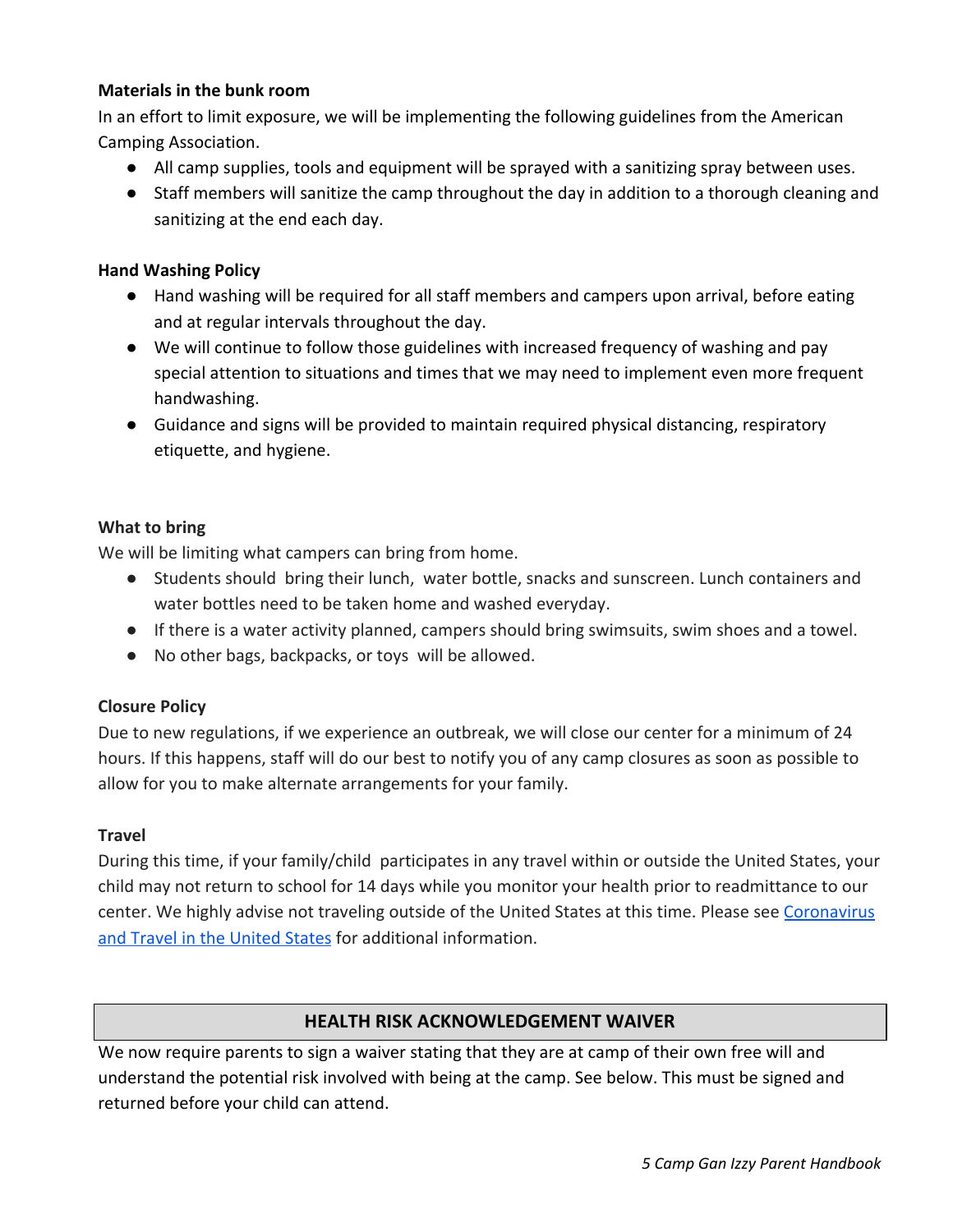On March 10, 2020, Colorado Governor Jared Polis declared a disaster emergency for Colorado relating to the COVID-19 outbreak, on March 11, 2020, the World Health Organization declared the COVID-19 outbreak a global pandemic and on March 13, 2020, President Donald Trump declared the COVID-19 outbreak a national health emergency. Given the severity of the COVID-19 pandemic, and in anticipation of my child being given to the care of Camp Gan Izzy, a child care provider ("**Facility**"), I hereby make the following waiver, release and other representations and covenants set forth herein, on behalf of my child, and in favor of Facility.

Acceptance of Risk; Release; Indemnification. The safety and security of the children in its care remains a top priority of Facility. Although the risk of exposure to COVID-19 across Colorado is reported to be steadily decreasing, I understand that there is still significant risk associated with my child being taken care at Facility, including but not limited to, increased social contact and interaction with Facility employees and other children. To help reduce the spread of COVID-19 and to protect Facility employees and other children, Facility encourages all children and parents to adhere to all safety and health guidelines for the prevention of COVID-19, including those issued by the Colorado Department of Public Health and Environment, the Occupational Safety and Health Administration and the Centers for Disease Control and Prevention. All persons should engage in frequent hand washing using soap and water for at least twenty seconds (or, if soap is not available, use an alcohol-based hand sanitizer), sanitize surfaces and objects frequently used, wear personal protective equipment such as face masks and gloves, and follow any and all other preventive measures recommended by applicable authorities. Notwithstanding the foregoing, I understand that the above guidelines do not completely eliminate my child's risk of exposure to COVID-19 and, should my child experience any COVID-19 related symptoms (such as fever, cough, body aches, or shortness of breath), I am advised to keep my child home, not to bring my child to the Facility, and follow the advice of my healthcare provider, clinic, or hospital. In such cases, I will immediately alert the Facility of such symptoms.

Regardless of any steps taken by Facility to reduce the risks associated with the COVID-19 pandemic, I am fully aware that there are a number of risks associated with my child's care at Facility during the COVID-19 pandemic, including without limitation, being exposed to and contracting COVID-19 from other individuals, surfaces and/or airborne particles. I understand that my child's contracting of COVID-19 could result in serious medical symptoms requiring medical treatment in a hospital or even death. On behalf of myself and my child, and our heirs, successors, and assigns, I knowingly and freely, assume all such risks, both known and unknown, relating to my child's care at Facility arising from or relating to COVID-19, including all illnesses, injuries, damages or death arising therefrom, and I hereby forever release, waive, relinquish, and discharge Facility, along with Facility's shareholders, officers, directors, members, managers, officials, partners, trustees, agents, contractors, employees, affiliates, or other representatives, and their successors and assigns (collectively, the "**Facility Representatives**"), from any and all claims, demands, liabilities, rights, damages, expenses, and causes of action of whatever kind or nature, and other losses of any kind, whether known or unknown, foreseen or unforeseen, (collectively, "**Damages**") arising from or relating to COVID-19 as a result of my child's care at Facility, and including but not limited to claims based on the alleged negligence of any Facility Representative or any other person. I further promise not to sue Facility or any Facility Representative for any illness, injury, death or other Damages arising out of or related to COVID-19 and agree to indemnify and hold them harmless from any and all Damages resulting therefrom as a result of my child's care at Facility.

If any provision of this Waiver and Release of Liability is declared invalid, the remaining provisions remain enforceable. I may seek advice from legal counsel before signing this Waiver and Release of Liability. By signing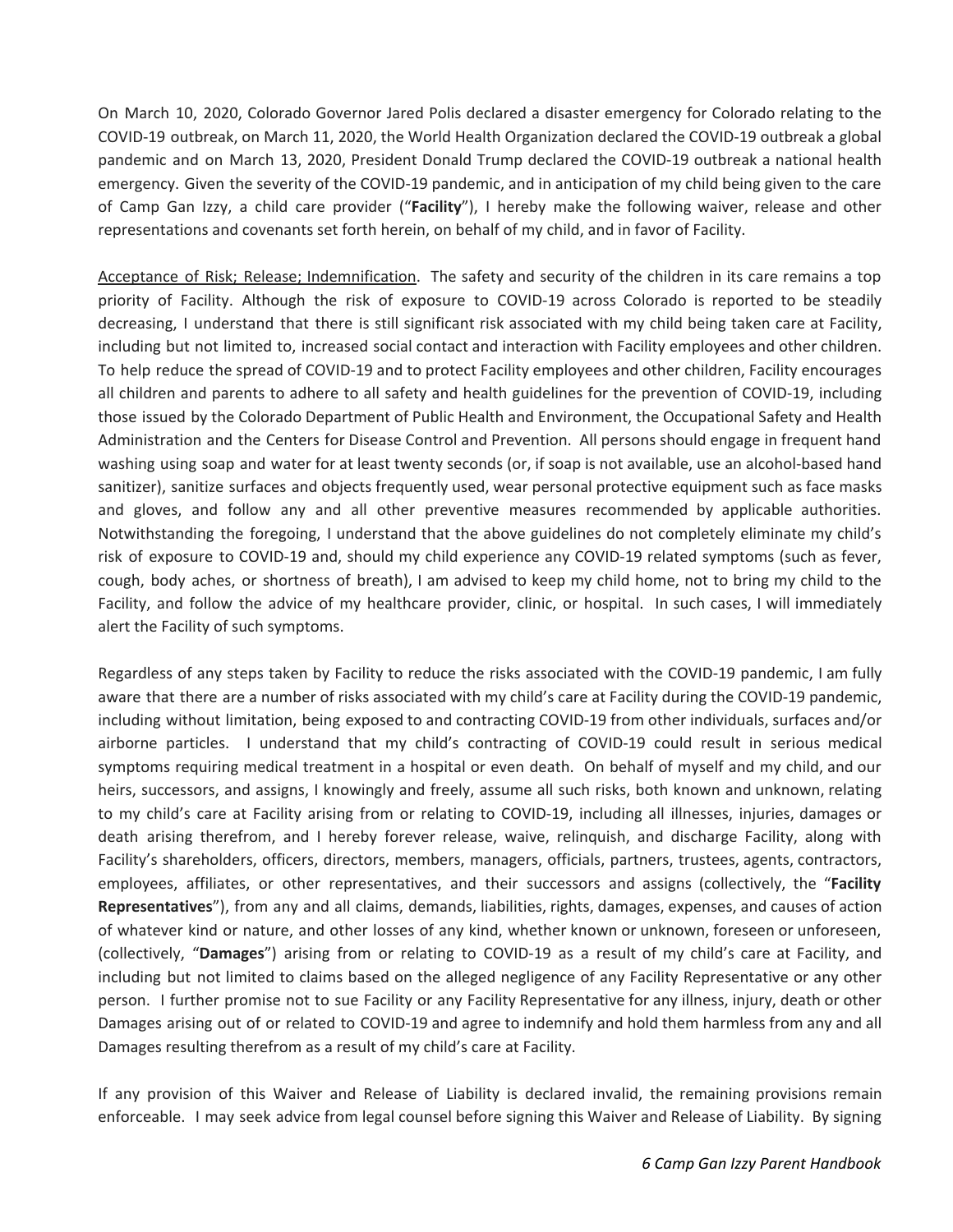this Waiver and Release of Liability, I acknowledge that either I have sought the advice of legal counsel or wish to waive the opportunity to seek the advice of counsel before signing.

#### **READ CAREFULLY -- BY SIGNING THIS DOCUMENT YOU MAY GIVE UP IMPORTANT LEGAL RIGHTS.**

\_\_\_\_\_\_\_\_\_\_\_\_\_\_\_\_\_\_\_\_\_\_\_\_\_\_\_\_\_\_\_\_\_\_\_\_\_ Date: \_\_\_\_\_\_\_\_\_\_\_\_\_\_\_\_\_\_\_\_\_\_\_\_\_\_\_

Signature of Parent/Guardian

Print Name of Parent/Guardian

\_\_\_\_\_\_\_\_\_\_\_\_\_\_\_\_\_\_\_\_\_\_\_\_\_\_\_\_\_\_\_\_\_\_\_\_\_\_\_\_\_\_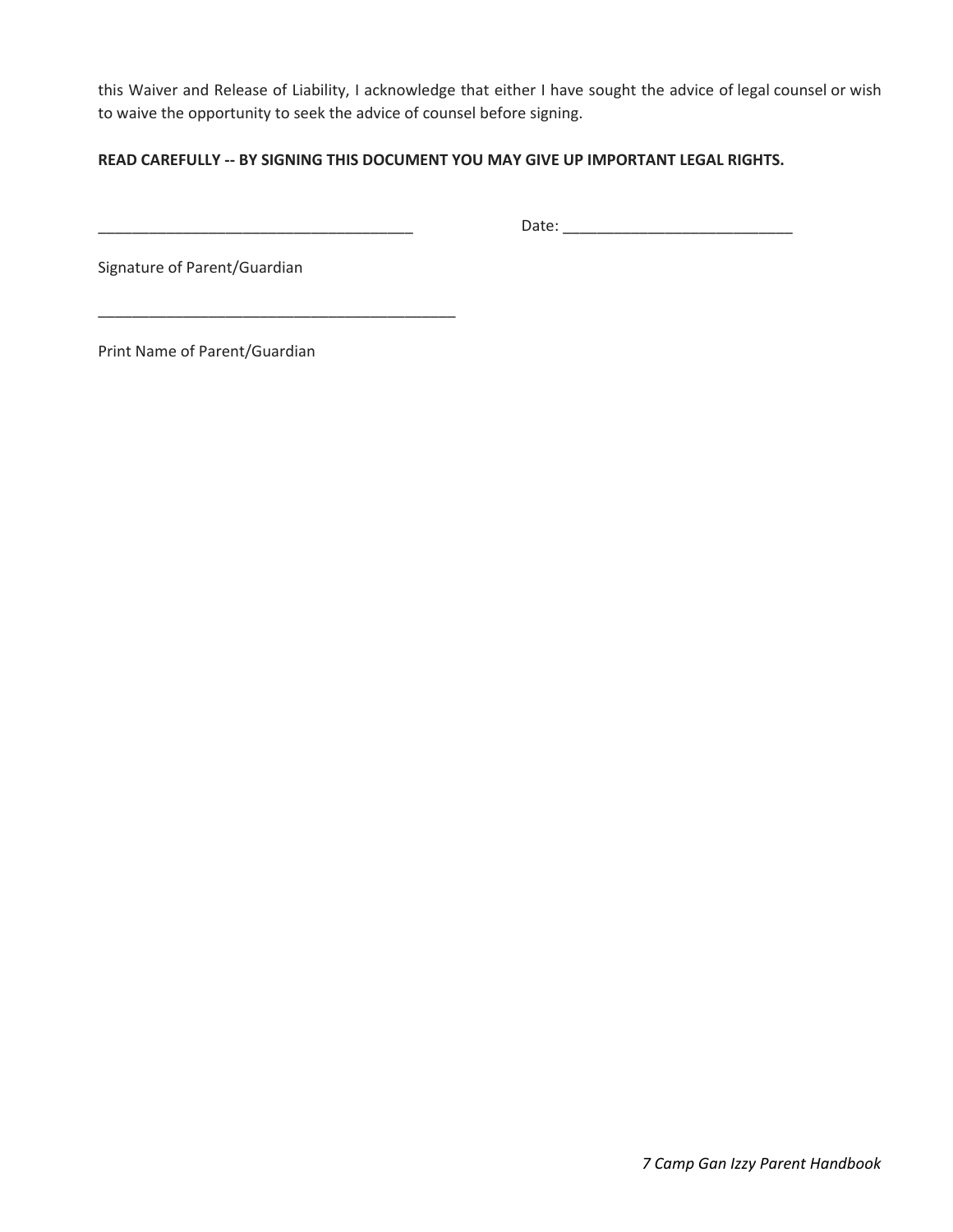# **DAILY WELLNESS CHECK**

Families will be asked to acknowledge daily that families have completed a wellness check outlined below before *children are welcomed into the center.*

Everyone is equally susceptible to contracting COVID-19 upon exposure. Currently, there is no cure or vaccination available to prevent contracting COVID-19. Proper sanitation practices, avoiding contact with infected persons, and self-quarantine at the on-set of symptoms are the most effective ways to prevent contraction and spread within the community.

The information abides by all school confidentiality policies. To help us monitor health in our program, please check off any of the symptoms below that your child has exhibited in the past 48 hours. The below symptoms are not only for COVID-19, but other viral, bacterial fungal infections. *List compiled from [www.colorado.gov/cdphe](http://www.colorado.gov/cdphe)*

o Diarrhea o Abdominal pain o Fever over 100 o Rash o Sore Throat o Stiffness in neck o Vomiting o Difficulty breathing o Body aches o Fatigue o Cough o Shortness of breath o Nasal Congestion o Running Nose o Rapid heartbeat o Headache

Our camp will seek immediate medical attention if we notice your child exhibiting any other the following warning signs of a case of COVID-19; *List compiled from CDC.gov/coronavirus/2019-cvov*

- · Difficulty breathing or shortness of breath
- **Fever**
- · Persistent pain or pressure in chest
- · Disorientation, lethargy, or inability to arouse
- Bluish lips or face

By signing below, I hereby state I have no knowledge of my child exhibiting any of the symptoms listed above within the past 48 hours. I also acknowledge that if school staff, or any other parents from Local County Public Health, Colorado Department of Public Health and Environment, or any entity involved in the facilitation of this program notice my child displaying any of the above symptoms, I or another emergency contact will be available to retrieve my child from care within 30 minutes of being contacted.

Date:

Signature of Parent/Guardian